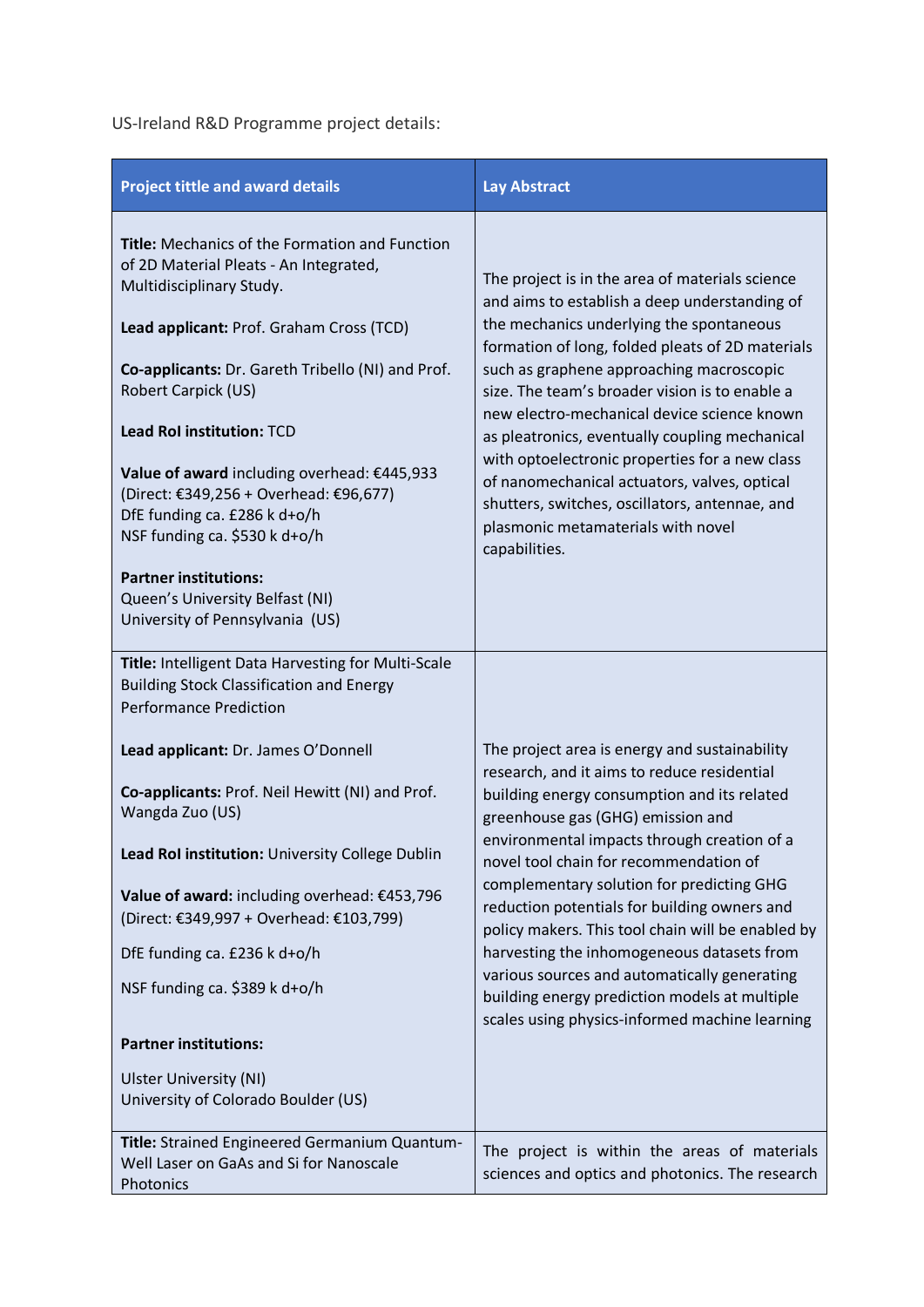| Lead applicant: Dr. Tomasz Ochalski<br>Co-applicantsDr. Supriya Chakrabarti (NI) and<br>Prof. Mantu Hudait (US)<br>Lead Rol institution: Munster Technological<br>University<br>Value of award: including overhead: €382,567<br>(Direct: €296,740 + Overhead: €85,827)<br>DfE funding ca. £298 k d+o/h<br>NSF funding ca. \$391 k d+o/h<br><b>Partner institutions:</b><br>Tyndall National Institute (ROI)<br><b>Ulster University (NI)</b><br>Virginia Tech (US)                                                                                               | objective of this work is to develop an<br>engineered germanium laser with a tuneable<br>wavelength integrated on different substrates<br>for use in nanoscale photonics, and in particular<br>for unique Optical Coherence Tomography<br>imaging.                                                                                                                                                                                                                                                                                                                                                                                                                                                                                                                                                                                                                                                                                                                       |
|------------------------------------------------------------------------------------------------------------------------------------------------------------------------------------------------------------------------------------------------------------------------------------------------------------------------------------------------------------------------------------------------------------------------------------------------------------------------------------------------------------------------------------------------------------------|--------------------------------------------------------------------------------------------------------------------------------------------------------------------------------------------------------------------------------------------------------------------------------------------------------------------------------------------------------------------------------------------------------------------------------------------------------------------------------------------------------------------------------------------------------------------------------------------------------------------------------------------------------------------------------------------------------------------------------------------------------------------------------------------------------------------------------------------------------------------------------------------------------------------------------------------------------------------------|
| Title: A unified framework for the emulation of<br>classical and quantum networks<br>Lead applicant: Prof. Marco Ruffini<br>Co-applicants: Prof. Mauro Paternostro (NI), Dr.<br>Boulat Bash (US) and Prof. Prineha Narang (US)<br>Lead Rol institution: Trinity College Dublin<br>Value of award: including overhead: €431,357<br>(Direct: €333,198 + Overhead: €98,159)<br>DfE funding ca. £300 k d+o/h<br>NSF funding ca. \$755 k d+o/h<br><b>Partner institutions:</b><br>Queen's University Belfast<br>University of Arizona (US)<br>Harvard University (US) | The project area is at the intersection between<br>classical and quantum networks and aims to<br>develop a foundation for research for the<br>coexistence of these two domains in existing<br>telecommunications infrastructure. The ability<br>to overlay quantum communications over<br>today's ubiquitous optical fibre networks is key<br>to enable worldwide cost-effective deployment<br>of the future quantum Internet as we are<br>entering the new era of quantum computing and<br>communications.<br>The project will target the key aspects of<br>network control systems, which constitutes the<br>brains of the network, in order to provide<br>methods for autonomous optimisation of hybrid<br>classical-quantum communications systems. The<br>research will be based on the modelling of<br>quantum network systems and<br>on the<br>development of intelligent algorithms based<br>both on analytical formulation and data-driven<br>machine learning. |
| Title: Design of Genetically Engineered Tensile<br>Load-Bearing Soft Tissues Inspired by Embryonic<br><b>Tendon Development</b>                                                                                                                                                                                                                                                                                                                                                                                                                                  | The objective of this project is to identify the<br>structural changes and biological mechanisms<br>drive<br>normal<br>embryonic<br>tendon<br>that<br>development and to use this knowledge to                                                                                                                                                                                                                                                                                                                                                                                                                                                                                                                                                                                                                                                                                                                                                                           |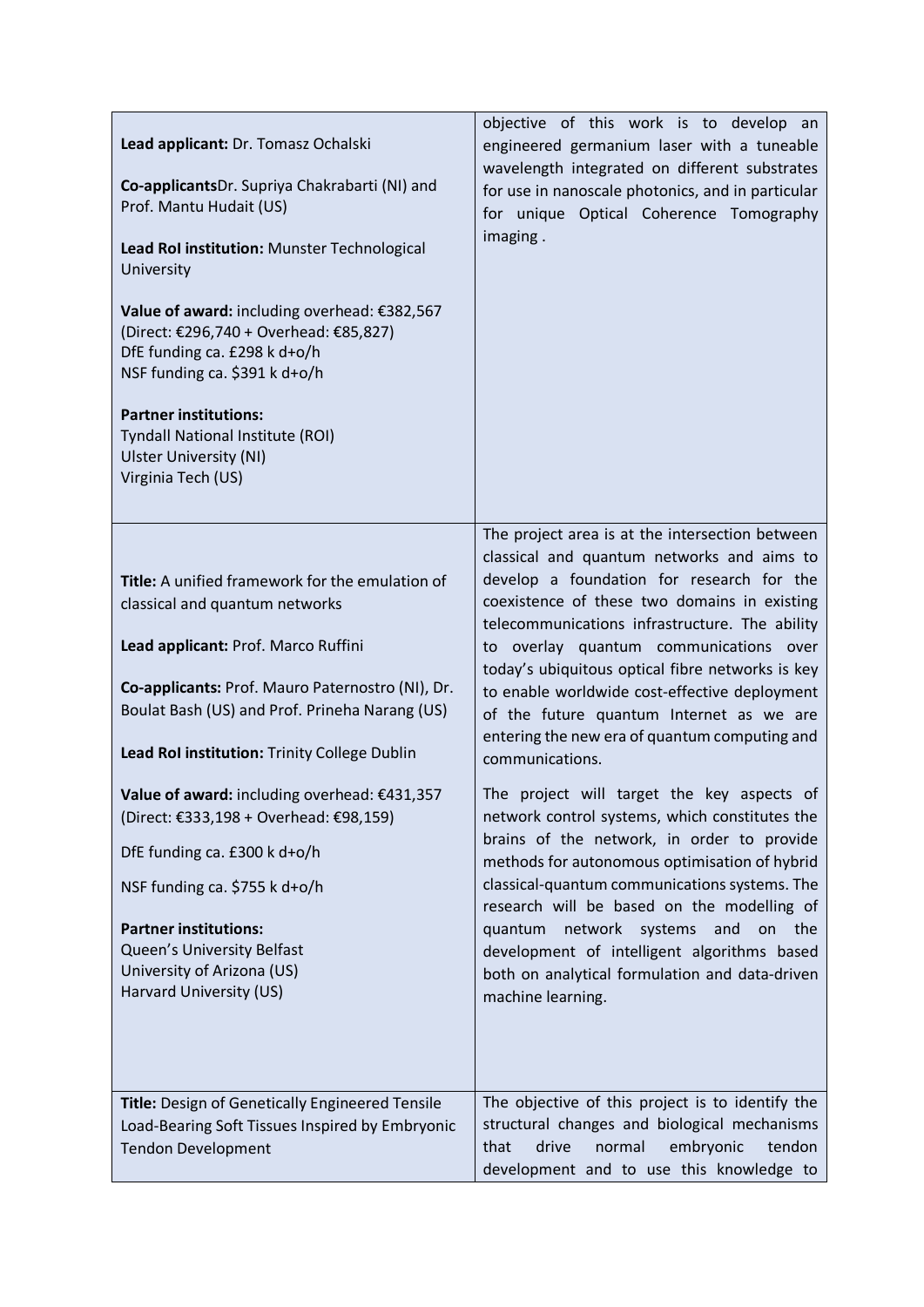| Lead applicant: Prof. Paula Murphy<br>Co-applicants: Prof. Nicholas Dunne (ROI), Prof.<br>Helen McCarthy (NI) and Prof. Spencer Szczesny<br>(US)<br>Lead Rol institution: Trinity College Dublin<br>Value of award: including overhead: €452,258<br>(Direct: €349,987+ Overhead: €102,271)<br>DfE funding ca. £300 k d+o/h<br>NSF funding ca. \$473 k d+o/h<br><b>Partner institutions:</b><br>Dublin City University (ROI)<br>Queen's University Belfast (NI)<br>Pennsylvania State University (US)                      | enhance the maturation of tissue-engineered<br>tendon constructs via nanoparticle-hydrogel<br>gene delivery system. The primary reason for<br>this study is that traditional scaffold-based<br>approaches hinder cell self-assembly and do not<br>replicate<br>embryonic<br>tendon<br>normal<br>development.                                                                                                                                                                                                                                                                                                                                                                |
|---------------------------------------------------------------------------------------------------------------------------------------------------------------------------------------------------------------------------------------------------------------------------------------------------------------------------------------------------------------------------------------------------------------------------------------------------------------------------------------------------------------------------|-----------------------------------------------------------------------------------------------------------------------------------------------------------------------------------------------------------------------------------------------------------------------------------------------------------------------------------------------------------------------------------------------------------------------------------------------------------------------------------------------------------------------------------------------------------------------------------------------------------------------------------------------------------------------------|
| Title: Sensor Application to Peatland Hydrology in<br>Remote Environments (SAPHIRE)<br>Lead applicant: Dr. Tiernan Henry<br>Co-applicants: Dr. Raymond Flynn (NI) and Prof.<br>Berry Lyons (US)<br>Lead institution: National University of Ireland<br>Galway<br>Value of award: including overhead: €423,055<br>(Direct: €341,350 + Overhead: €81,705)<br>DfE funding ca. £296 k d+o/h<br>NSF funding ca. \$350 k d+o/h<br><b>Partner institutions:</b><br>Queen's University Belfast (NI)<br>Ohio State University (US) | The objective of the project is to employ<br>sensors and telecommunications technologies<br>in a proof-of-concept study to demonstrate the<br>value of existing commercially available systems<br>and communications technology to better<br>characterise hydrologic and biochemical<br>processes operating in natural and more<br>degraded catchments covered in blanket bog in<br>remote environments. Understanding these<br>mechanisms and continuous monitoring are<br>critical for better quantifying the risk of<br>economic and environmental impacts on water<br>quality, aquatic communities, stream flow/flood<br>risk, and the loss of nutrient sink functions. |
| Title: Ultrasensitive Nitrogen Sensor using<br>Imprinted Polymer Assisted Bacteria for Real-<br>Time Monitoring of Water Quality<br>Lead applicant: Prof. Noel O'Connor<br>Co-applicants: Dr. Panagiotis Manesiotis (NI) Dr.<br>Rick Relyea (US) and Dr. Shayla Sawyer (US)<br>Lead institution: Dublin City University                                                                                                                                                                                                   | The is in the area of environmental monitoring<br>and aims to design, build, validate and field test<br>a prototype sensor system for the real-time<br>detection of the three most commonly<br>monitored forms of nitrogen: nitrate, nitrite and<br>ammonia/ammonium. Such sensor will use 1)<br>polymers to separate and concentrate each<br>form of nitrogen, 2) bacteria to convert each<br>form of nitrogen into a single form (nitrite), 3)<br>advanced 3D printed microfluidics with<br>integrated valves to ensure routes toward the                                                                                                                                 |